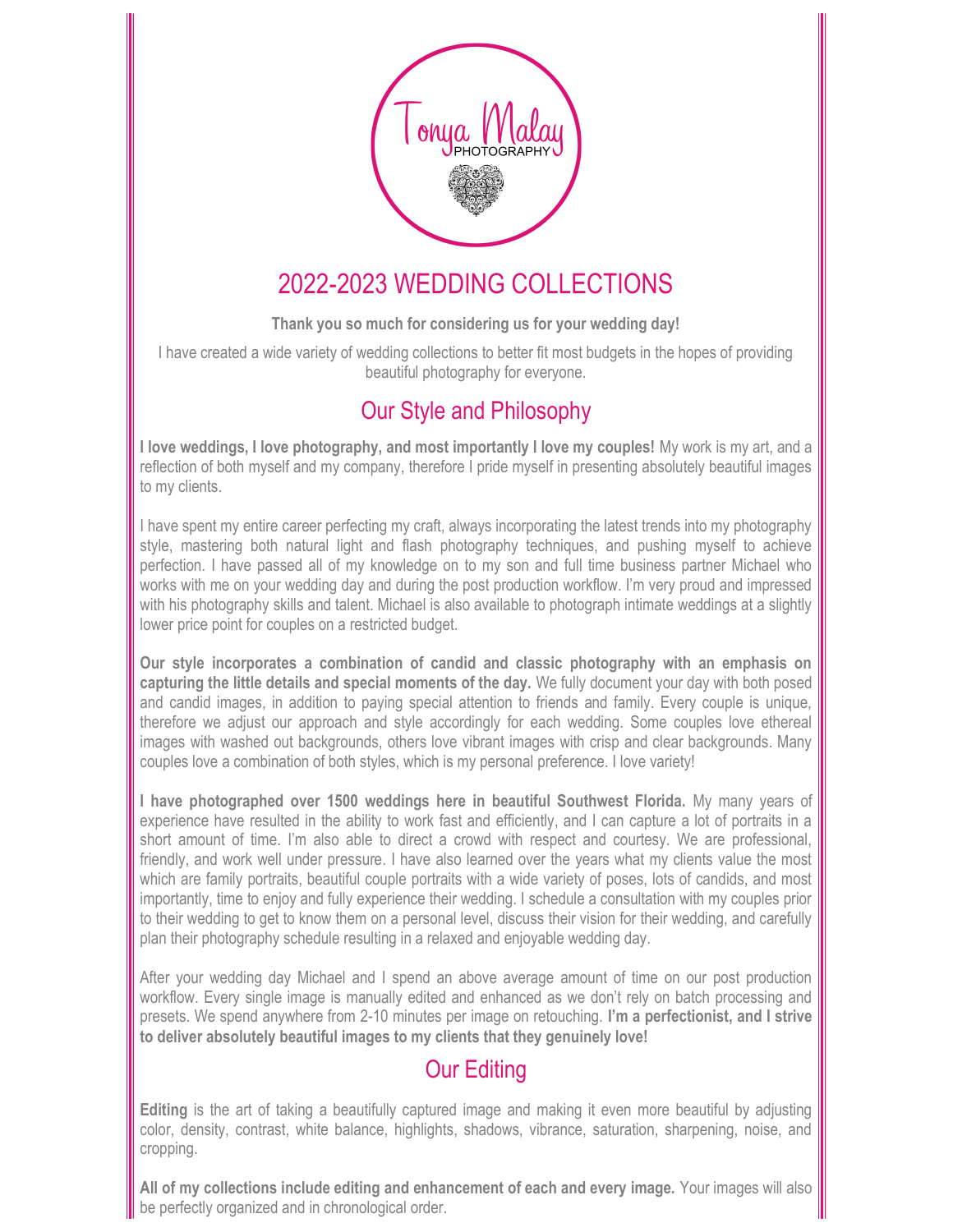# Our Retouching

Retouching is the art of manipulating an image to change the appearance of either a subject or object in the image.

\*Basic Pricing in our collections is perfect for couples who either embrace their natural appearance, or do not have skin concerns that they would like retouched in their images.

For couples who are interested in retouching, we offer two pricing options.

\*Regular Pricing includes light facial retouching for the couple in all of the posed portraits including family, wedding party, and couple portraits. Ideally, the images that are most likely to be shared and printed for display are retouched.

\*Premium Pricing includes light facial retouching for the couple in every image including all candids in addition to the posed portraits.

## Light facial retouching includes:

Slight pore smoothing for ladies to soften open pores

Razor burn/cut removal for gentlemen

Non-permanent blemish removal (severe acne subject to additional fee)

Wrinkle minimizing (removal subject to additional fee)

Shine minimizing (especially beneficial during hot weather months)

At our discretion we also include complimentary additional retouching for portraits as follows:

Bruise and bug bite removal on arms and legs

Removal of small spots or stains on wedding attire

Bra strap or tape removal (for the occasional images where they sneak out, I'm of course watching for this while I shoot)

Removal of the occasional photo bomber in the background of beach portraits

Great care is taken during the capturing of your images to minimize the need for retouching. Often there are things that are out of our control that we can't avoid when we shoot, such as a very busy beach, people sweating through their clothing, or the wind blowing hair across people's faces. We do our very best to work around these conditions.

Most online retouching companies charge a flat rate of \$5 to \$10 per image, even for very simple requests that might only take a minute or two. Due to the fact that Michael and I are both extremely fast retouchers, we are able to include retouching in our collections at a very nominal per image rate averaging between \$1 and \$3. 100 of your favorite images sent to a retouching company might end up costing \$500-\$1000, whereas 100 images retouched within our collections only costs \$100-\$300.

Retouching for friends and family and extensive retouching would be available for a nominal fee. Extensive retouching includes, but is not limited to, ill-fitting attire, hair, wrinkle removal, hives, blotchy skin, severe acne, sweat stains, body slimming, goose bumps, tattoos, tan lines, sunburns, head swapping, eye glass glare, subject removal, beach debris cleanup, and exit signs. We are able to accommodate most requests, however in the event of very difficult, unusual, or time consuming requests, we might recommend for you to work directly with an online retouching company.

Couples who have chosen our Basic Pricing are always welcome to contact us to have their favorite images retouched following their wedding.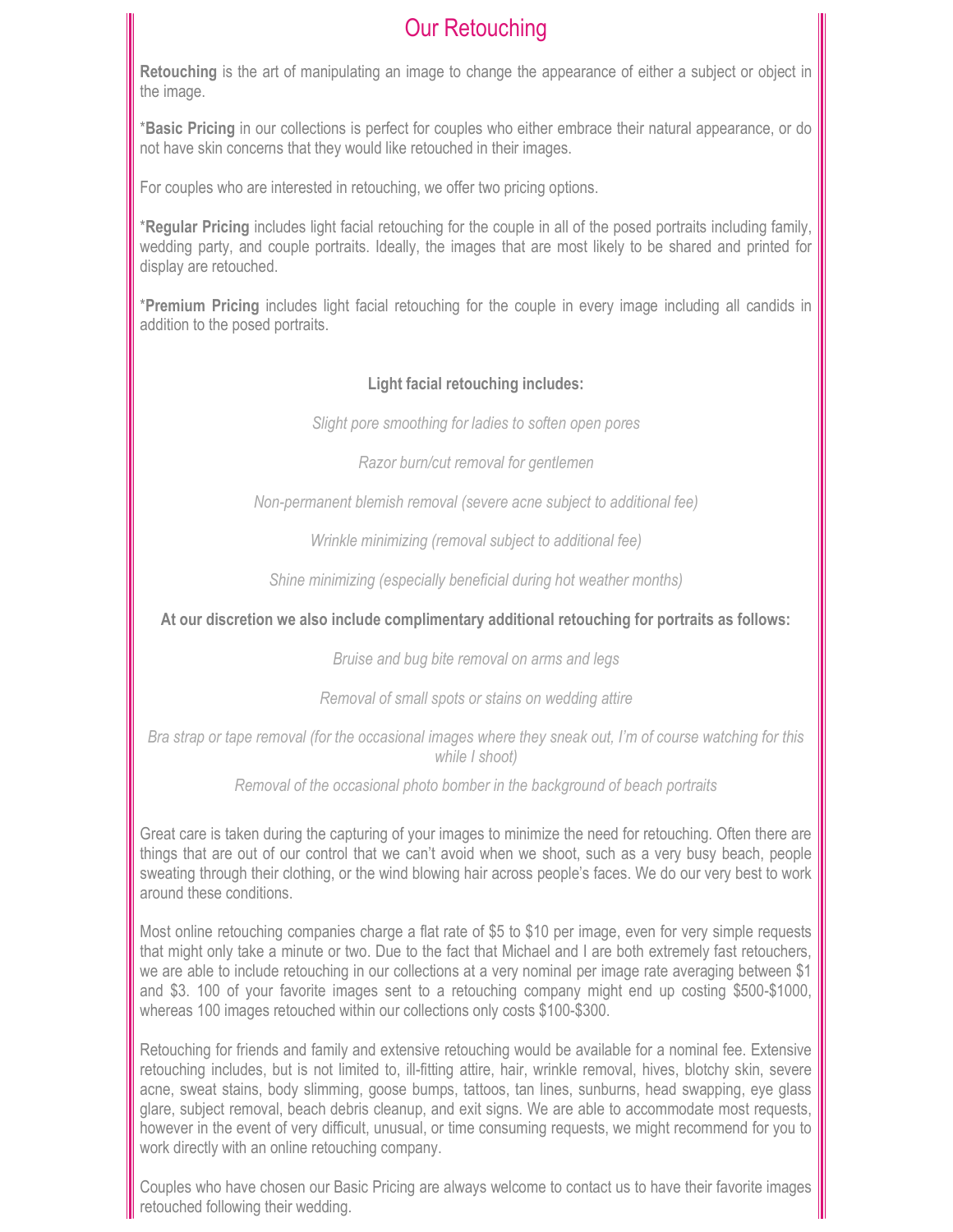# Elite Wedding Collection

~Available any day of the week~

10 hours of coverage by two photographers: Tonya Malay & Michael Malay Unlimited high resolution images  $\sim$  No less than 1100 images Online gallery for 6 months Instant digital delivery of images from online gallery Usage license with full rights to print Unlimited phone & office consultations

#### \*Basic \$4600

\*All images beautifully edited and enhanced ~ No facial retouching

#### \*Regular \$4900

\*All images beautifully edited and enhanced ~ Includes light facial retouching for the couple in the wedding party, family, and couple portraits (Getting ready, ceremony, cocktail hour, and reception candids are not retouched)

#### \*Premium \$5600

\*All images beautifully edited and enhanced ~ Includes light facial retouching for the couple in every image

# Posh Wedding Collection

~Available any day of the week~

9 hours of coverage by two photographers: Tonya Malay & Michael Malay Unlimited high resolution images ~ No less than 1000 images Online gallery for 6 months Instant digital delivery of images from online gallery Usage license with full rights to print Unlimited phone & office consultations

#### \*Basic \$4200

\*All images beautifully edited and enhanced ~ No facial retouching

## \*Regular \$4500

\*All images beautifully edited and enhanced ~ Includes light facial retouching for the couple in the wedding party, family, and couple portraits (Getting ready, ceremony, cocktail hour, and reception candids are not retouched)

### \*Premium \$5100

\*All images beautifully edited and enhanced ~ Includes light facial retouching for the couple in every image

# Vogue Wedding Collection

~Available any day of the week~

8 hours of coverage by two photographers: Tonya Malay & Michael Malay Unlimited high resolution images ~ No less than 900 images Online gallery for 6 months Instant digital delivery of images from online gallery Usage license with full rights to print Unlimited phone & office consultations

#### \*Basic \$3800

\*All images beautifully edited and enhanced ~ No facial retouching

## \*Regular \$4100

\*All images beautifully edited and enhanced ~ Includes light facial retouching for the couple in the wedding party, family, and couple portraits (Getting ready, ceremony, cocktail hour, and reception candids are not retouched)

#### \*Premium \$4600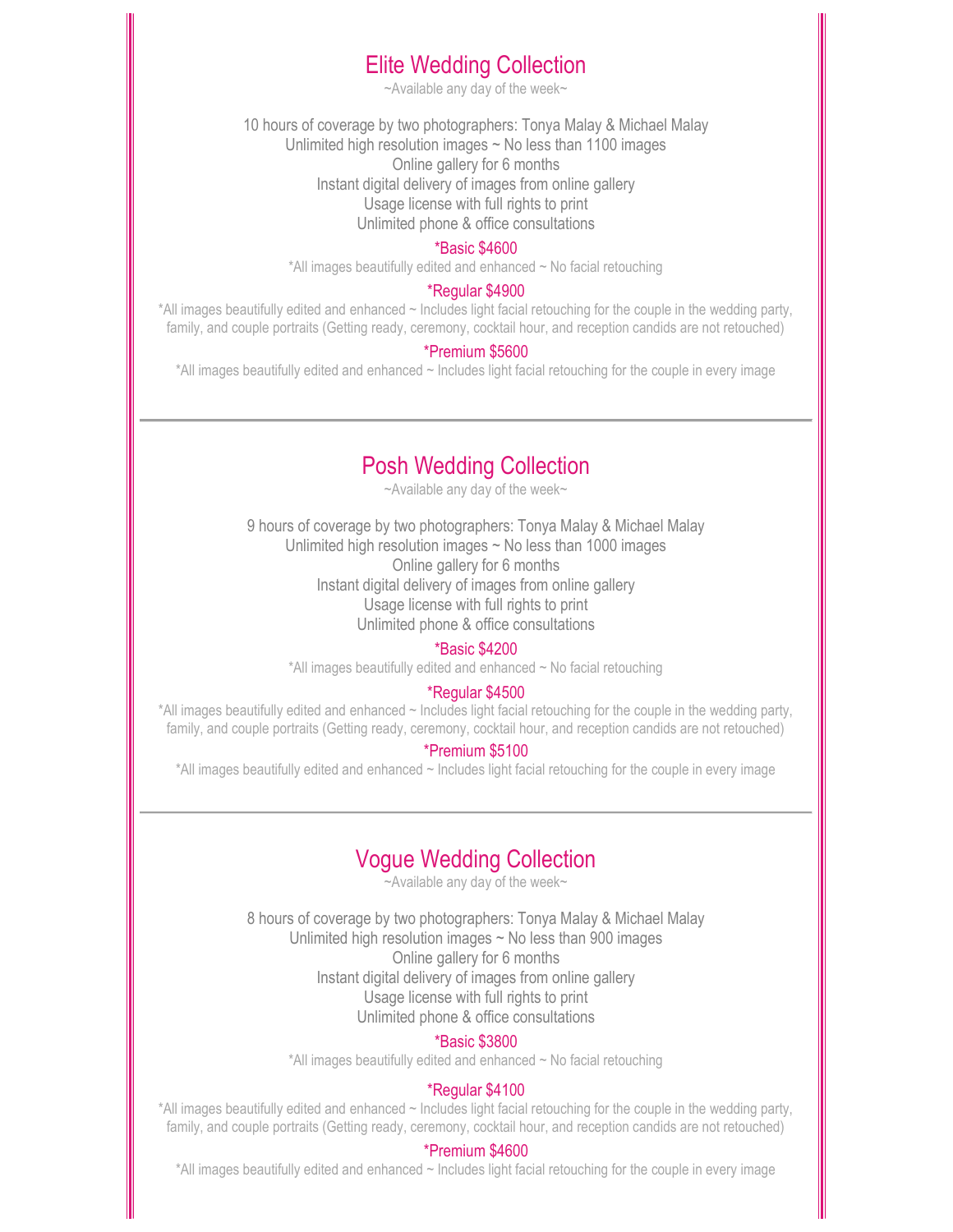# Couture Wedding Collection

~Available any day of the week~

7 hours of coverage by two photographers: Tonya Malay & Michael Malay Unlimited high resolution images ~ No less than 800 images Online gallery for 6 months Instant digital delivery of images from online gallery Usage license with full rights to print Unlimited phone & office consultations

#### \*Basic \$3400

\*All images beautifully edited and enhanced ~ No facial retouching

#### \*Regular \$3700

\*All images beautifully edited and enhanced ~ Includes light facial retouching for the couple in the wedding party, family, and couple portraits (Getting ready, ceremony, cocktail hour, and reception candids are not retouched)

#### \*Premium \$4100

\*All images beautifully edited and enhanced ~ Includes light facial retouching for the couple in every image

# Elegant Wedding Collection

~Available any day of the week~

6 hours of coverage by two photographers: Tonya Malay & Michael Malay Unlimited high resolution images ~ No less than 700 images Online gallery for 6 months Instant digital delivery of images from online gallery Usage license with full rights to print Unlimited phone & office consultations

#### \*Basic \$3000

\*All images beautifully edited and enhanced ~ No facial retouching

#### \*Regular \$3300

\*All images beautifully edited and enhanced ~ Includes light facial retouching for the couple in the wedding party, family, and couple portraits (Getting ready, ceremony, cocktail hour, and reception candids are not retouched)

### \*Premium \$3600

\*All images beautifully edited and enhanced ~ Includes light facial retouching for the couple in every image

# Exquisite Wedding Collection

~Available any day of the week~

5 hours of coverage by two photographers: Tonya Malay & Michael Malay Unlimited high resolution images ~ No less than 600 images Online gallery for 6 months Instant digital delivery of images from online gallery Usage license with full rights to print Unlimited phone & office consultations

### \*Basic \$2700

\*All images beautifully edited and enhanced ~ No facial retouching

## \*Regular \$2900

\*All images beautifully edited and enhanced ~ Includes light facial retouching for the couple in the wedding party, family, and couple portraits (Getting ready, ceremony, cocktail hour, and reception candids are not retouched)

### \*Premium \$3100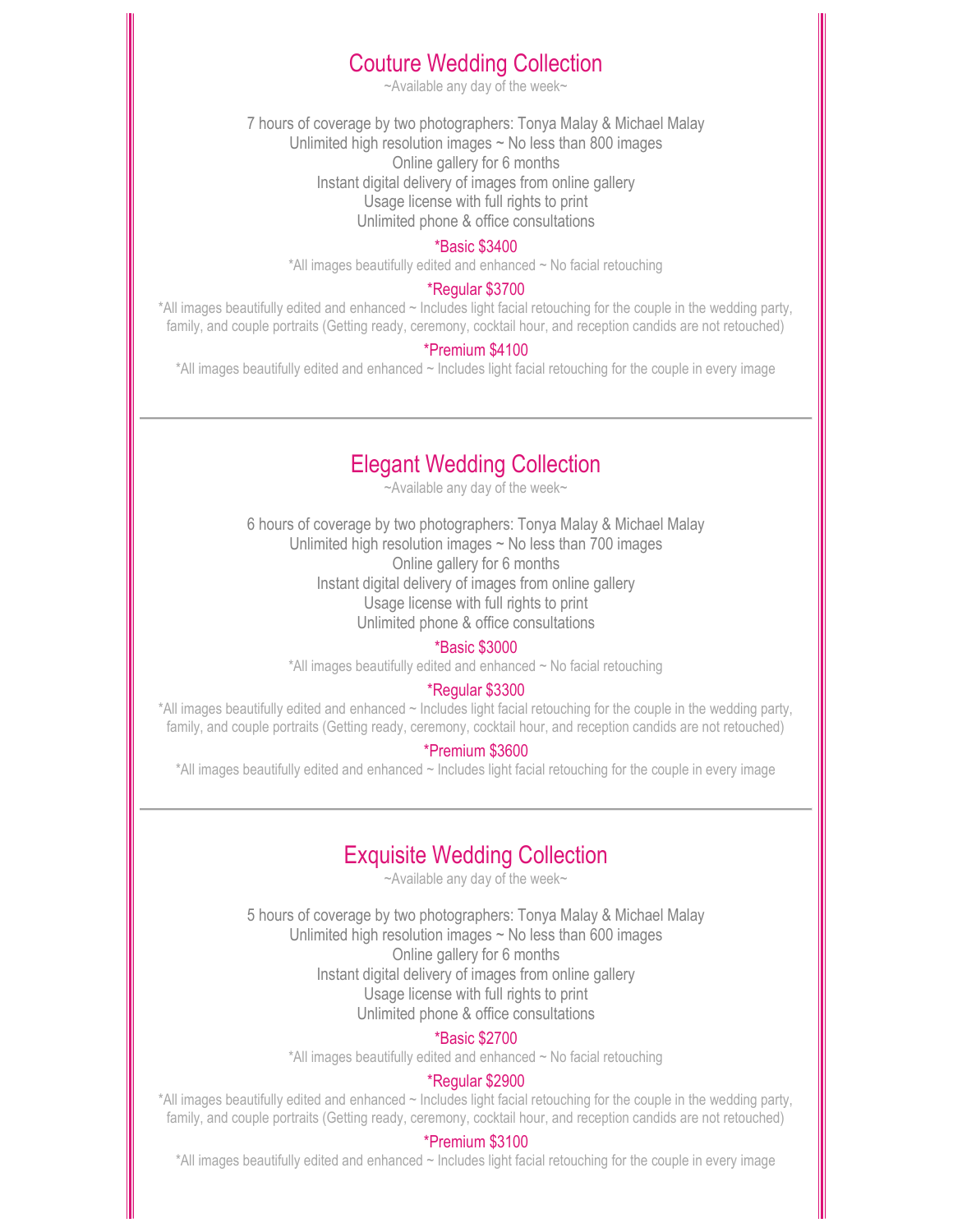# Darling Wedding Collection

~Available Sunday thru Friday, Limited availability on Saturdays, Call to inquire~

4 hours of coverage by one photographer: Tonya Malay Unlimited high resolution images ~ No less than 400 images Online gallery for 6 months Instant digital delivery of images from online gallery Usage license with full rights to print Unlimited phone & office consultations

#### \*Basic \$2000

\*All images beautifully edited and enhanced ~ No facial retouching

## \*Regular \$2200

\*All images beautifully edited and enhanced ~ Includes light facial retouching for the couple in the wedding party, family, and couple portraits (Getting ready, ceremony, cocktail hour, and reception candids are not retouched)

## \*Premium \$2400

\*All images beautifully edited and enhanced ~ Includes light facial retouching for the couple in every image

# Romantic Wedding Collection

~Available Sunday thru Friday, Limited availability on Saturdays, Call to inquire~

3 hours of coverage by one photographer: Tonya Malay Unlimited high resolution images ~ No less than 300 images Online gallery for 6 months Instant digital delivery of images from online gallery Usage license with full rights to print Unlimited phone & office consultations

#### \*Basic \$1500

\*All images beautifully edited and enhanced ~ No facial retouching

## \*Regular \$1700

\*All images beautifully edited and enhanced ~ Includes light facial retouching for the couple in the wedding party, family, and couple portraits (Getting ready, ceremony, cocktail hour, and reception candids are not retouched)

## \*Premium \$1900

\*All images beautifully edited and enhanced ~ Includes light facial retouching for the couple in every image

# Intimate Wedding Collection

~Available Sunday thru Friday, Limited availability on Saturdays, Call to inquire~

2 hours of coverage by one photographer: Tonya Malay Unlimited high resolution images  $\sim$  No less than 200 images Online gallery for 6 months Instant digital delivery of images from online gallery Usage license with full rights to print Unlimited phone & office consultations

## \*Basic \$1000

\*All images beautifully edited and enhanced ~ No facial retouching

## \*Regular \$1200

\*All images beautifully edited and enhanced ~ Includes light facial retouching for the couple in the wedding party, family, and couple portraits (Ceremony and cocktail hour candids are not retouched)

## \*Premium \$1400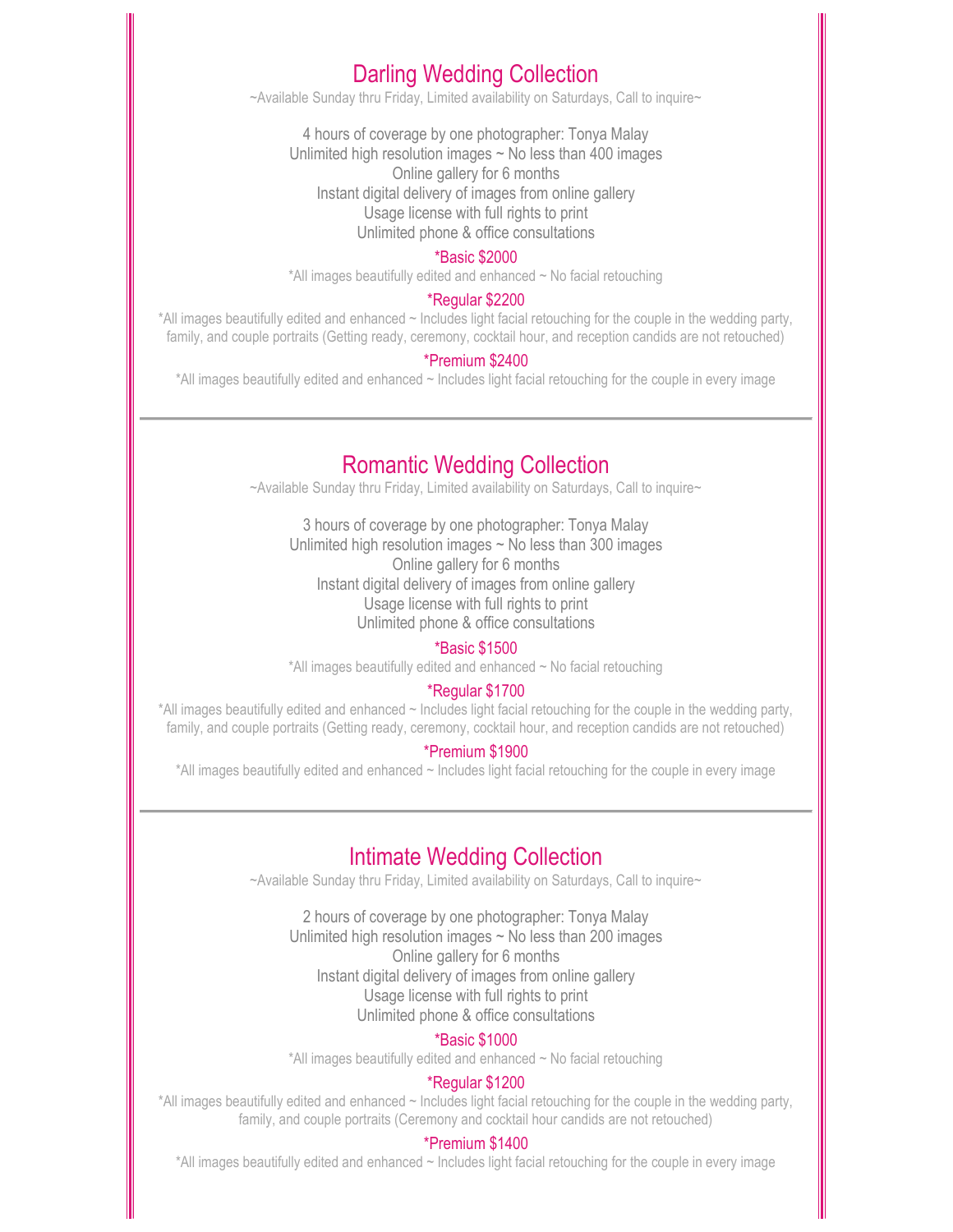# Sweetheart Wedding Collection

~Available Sunday thru Friday, Limited availability on Saturdays, Call to inquire~ ~10 people or less~

1 hour of coverage by one photographer: Tonya Malay Unlimited high resolution images  $\sim$  No less than 100 images Online gallery for 6 months Instant digital delivery of images from online gallery Usage license with full rights to print Unlimited phone & office consultations

# \*Basic \$700

\*All images beautifully edited and enhanced ~ No facial retouching

### \*Regular \$800

\*All images beautifully edited and enhanced ~ Includes light facial retouching for the couple in the wedding party, family, and couple portraits (Ceremony and cocktail hour candids are not retouched)

## \*Premium \$900

\*All images beautifully edited and enhanced ~ Includes light facial retouching for the couple in every image

# ASSOCIATE PHOTOGRAPHER WEDDING COLLECTIONS

~

# Charming Wedding Collection

~Available Sunday thru Friday, Limited availability on Saturdays, Call to inquire~

2 hours of coverage by one photographer: Michael Malay Unlimited high resolution images  $\sim$  No less than 200 images Online gallery for 6 months Instant digital delivery of images from online gallery Usage license with full rights to print Unlimited phone & office consultations

### \*Basic \$800

\*All images beautifully edited and enhanced ~ No facial retouching

## \*Regular \$1000

\*All images beautifully edited and enhanced ~ Includes light facial retouching for the couple in the wedding party, family, and couple portraits (Ceremony and cocktail hour candids are not retouched)

### \*Premium \$1200

\*All images beautifully edited and enhanced ~ Includes light facial retouching for the couple in every image

# Beloved Wedding Collection

~Available Sunday thru Friday, Limited availability on Saturdays, Call to inquire ~10 people or less~

1 hour of coverage by one photographer: Michael Malay Unlimited high resolution images ~ No less than 100 images Online gallery for 6 months Instant digital delivery of images from online gallery Usage license with full rights to print Unlimited phone & office consultations

#### \*Basic \$500

\*All images beautifully edited and enhanced ~ No facial retouching

#### \*Regular \$600

\*All images beautifully edited and enhanced ~ Includes light facial retouching for the couple in the wedding party, family, and couple portraits (Ceremony and cocktail hour candids are not retouched)

### \*Premium \$700